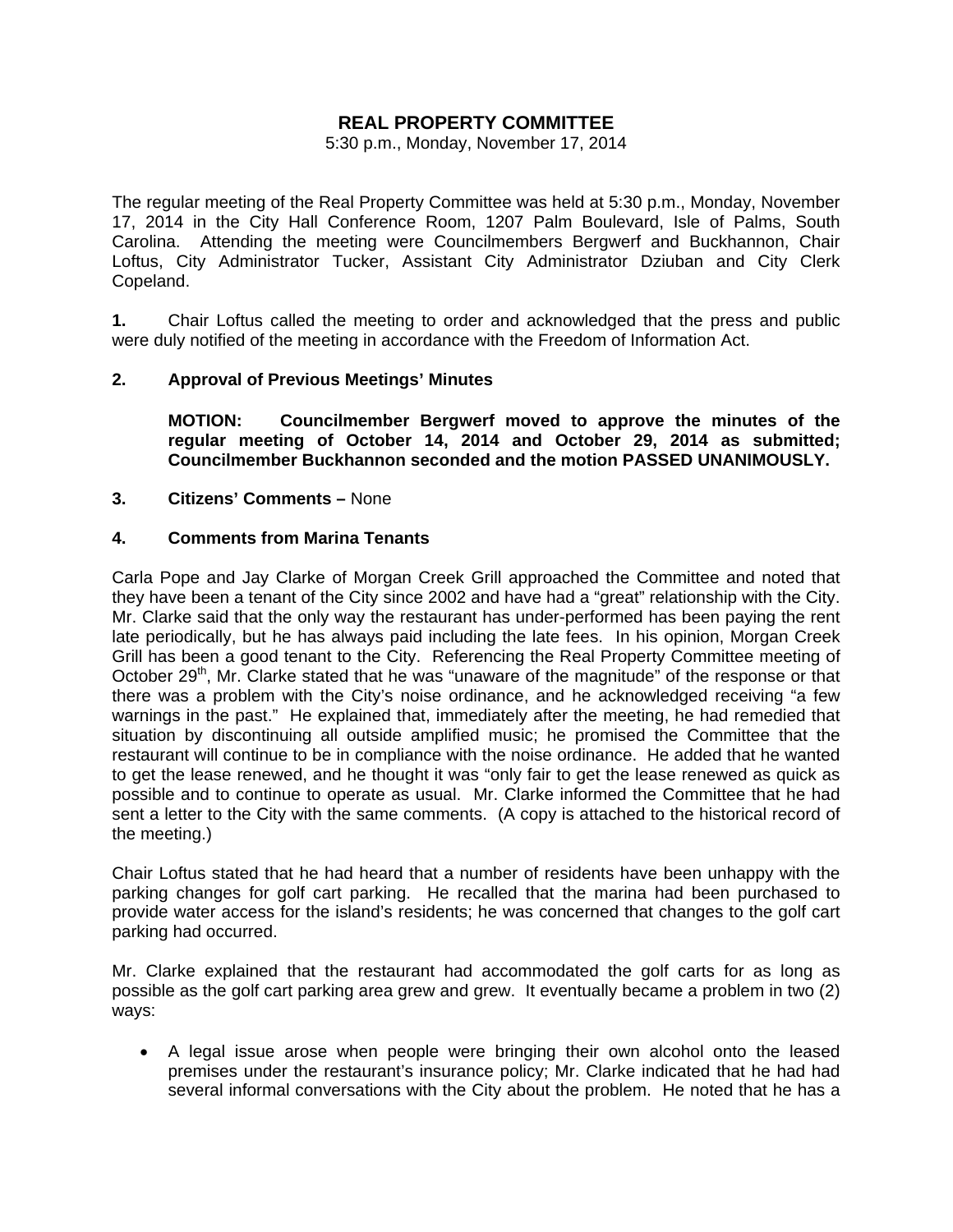letter from his insurance company stating that he had to control the liquor being brought onto his leased property.

> Real Property Committee November 17, 2014 Page 2 of 9

• As the yard has become more popular for people, there are more children coming to the marina with their families. He agreed that it is a great island atmosphere, and it became very dangerous with the golf carts backing out.

The golf cart parking has been relocated and expanded in the area adjacent to the ramp. He assured the Committee that he and Marina Manager Berrigan were in agreement to accommodate the golf carts. Mr. Clarke added that anyone who came to the City with an issue regarding the golf cart parking should be referred to him and he would explain the situation. Once the parking lot is reconfigured, the golf cart parking may be relocated again.

Administrator Tucker asked how many people had driven golf carts to the marina for the oyster roast the previous Saturday; Ms. Pope replied that the entire seventy-five foot (75 ft.) area was filled with carts.

# **5. Old Business**

# **A. Discussion of Marina Outpost and Marina Joint Ventures Leases**

Brian Berrigan, marina manager and owner of Marina Outpost, and Gray Taylor, his attorney, were present to discuss the details of the lease amendments and, subsequent, renewal. Mr. Taylor reminded the Committee that, at a previous Real Property Committee meeting, they reviewed a set of lease amendments which they proposed for the marina and the store. Since that time, Mr. Berrigan and Administrator Tucker have been in communication and have resolved some issues and narrowed-down some other issues. The Administrator noted that the members of the Committee were in receipt of what the Administrator had reviewed at the last meeting and Mr. Berrigan's comments in response. (Copies of the documents are attached to the historical record of the meeting.) Mr. Taylor asked to review the issues and to provide the Committee with the reasoning/rationale behind them.

The first issue was extending both leases to a thirty year (30 yr.) term, meaning they both will expire on January 31, 2045. He acknowledged that thirty (30) years was a long time in the future, but the City was working with an operator who has been on the scene for fifteen (15 years) and who has taken what the residents of IOP purchased and made it better. A key reason that the tenant was seeking the longer term was to take the next step to make it better and a place the residents and visitors enjoy and use.

Mr. Taylor recalled that an unresolved item at the previous meeting was whether the toggles for additional rent would or would not stay in the lease; Mr. Berrigan proposed that the toggle for Marina Joint Ventures (MJV) would be gross profits in excess of one million dollars (\$1,000,000) and for the Marina Outpost the toggle would be gross profits in excess of seven hundred fifty thousand dollars (\$750,000). Once the toggles were reached, MJV would pay additional rent of fifteen percent (15%) of gross profits and the Marina Outpost would pay additional rent of two percent (2%) of gross profits. Mr. Taylor advised that the two (2) businesses would provide both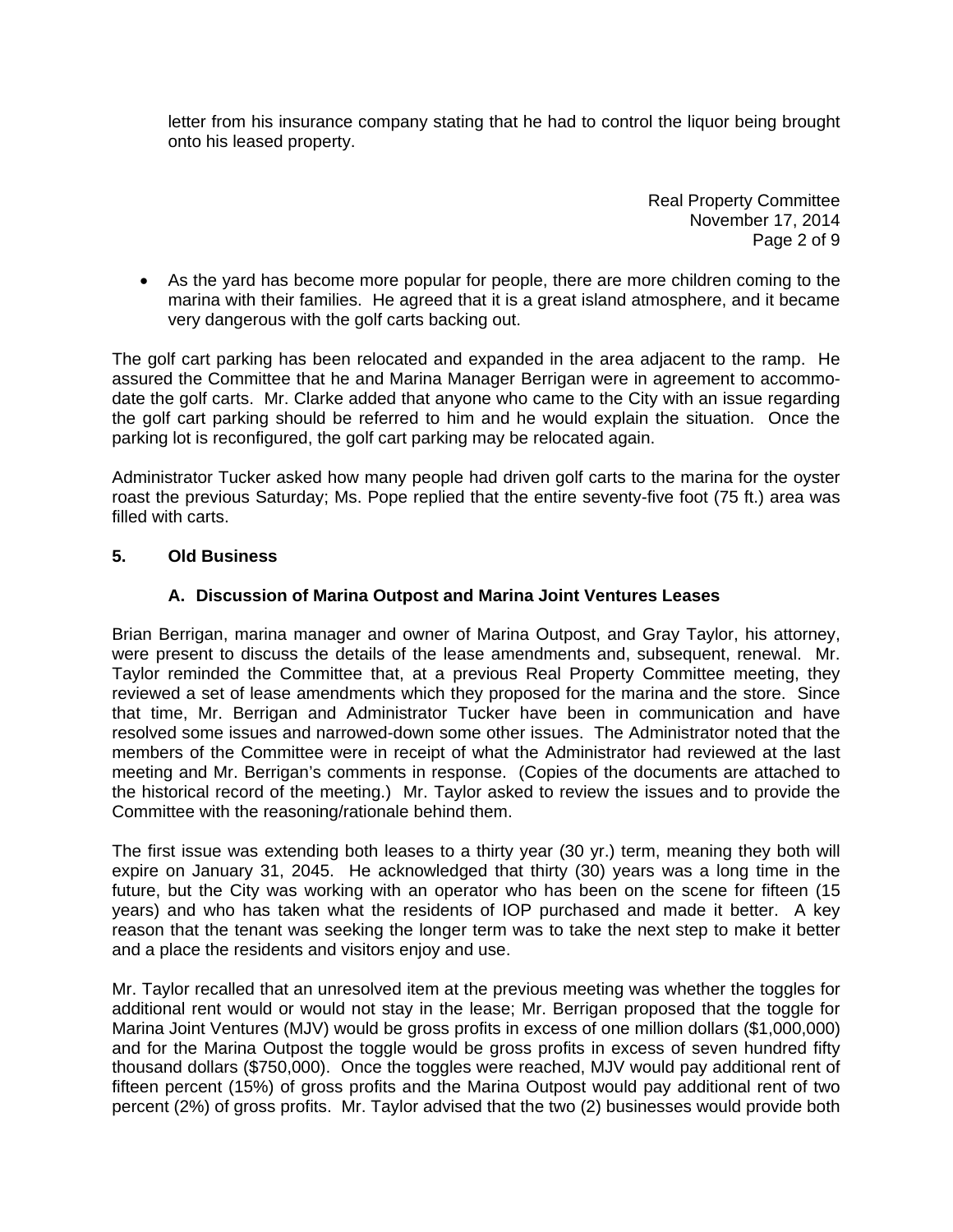the additional rent and financial statements no later than sixty (60) days after the lease year expired.

Both leases contain language for capital improvements, but the tenant was asking that the language be modified to have a dollar threshold; he reminded the Committee that the marina tenant has plans for significant improvements. The proposed improvements would far exceed that threshold and would need the City's approval; however, for smaller and less significant improvements, the tenant would like to do them without City approval. Mr. Taylor stated that the requirement to get City approval for every improvement was administratively ineffective and burdensome for both the City and the tenant.

Administrator Tucker noted that the bulk of work to be done at the marina had to be done in the winter and that, if the Marina and the City became too caught up in the approval process, the season could be lost. On a best case scenario, the Administrator commented that Council approval would take four to five (4-5) weeks; if a problem was identified, the process could span two to three (2-3) months. In addition, price quotes obtained would likely not be extended for that long.

The paddle board rental operations have become much more significant and heavily utilized by both residents and visitors; the current language in the MJV lease gives the operator the right to contact businesses as long as the City is not in a direct relationship with one of the operators. Mr. Taylor stated that the tenant would like that to be removed from the MJV lease to give the tenant the certainty of knowing that he could continue that amenity, as well as to give the operator certainty that the City will not come in to compete with them.

On the subject of liens, Mr. Taylor stated that the tenant could not mortgage the property since he does not own the property, but, theoretically, the tenant could enter into a leasehold mortgage or security agreement for items the tenant does own that are on the property. He indicated that the tenant would like the ability to do that up to one hundred thousand dollars (\$100,000); any amount over one hundred thousand dollars (\$100,000) would require consent from the City. Any such mortgage would be tied to a large-scale capital improvement at the marina.

Administrator Tucker hypothesized if Mr. Berrigan did get a loan with a lien against the improvement; if something unfortunate were to happen and the tenant defaults on the loan, the Administrator pointed out that there could be a possible demand put on the City. The Administrator commented that she was concerned about the City's bonds.

Mr. Taylor reiterated that only the assets owned by the lessee would be the collateral for the loan, such as the tenant buying a new point-of-sale system; therefore, the new system would be subject to the financing agreement.

The next section of the amendment for discussion was that the tenant would be responsible for the payment of property taxes; today there are no property taxes because the City owns the property. If the City were to sell the property and it became subject to property taxes, the tenant would suffer a serious financial shift. In the amendment, the tenant would like the language to be changed to the tenant being responsible for property taxes as long as the City owns one hundred percent (100%) of the marina; the tenant was willing to take the risk that there could be a change in state law.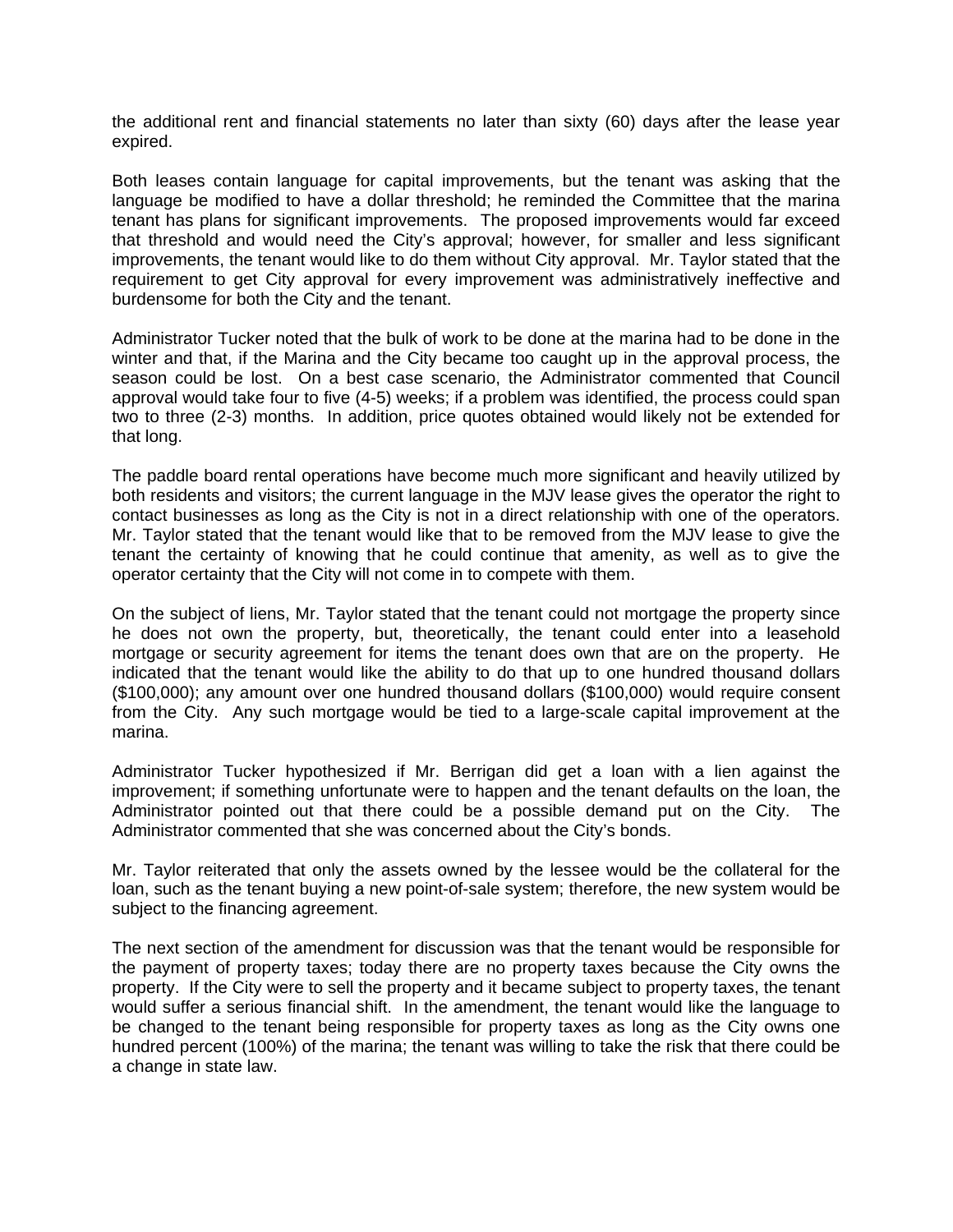Administrator Tucker suggested that Mr. Taylor further investigate whether or not the City of Charleston marina is taxed. The Administrator's understanding from Charleston County officials

is that, if Charleston County were to assess the marina operation and determine that it is essentially for profit and not a public entity, they could assess property taxes on the marina. The

> Real Property Committee November 17, 2014 Page 4 of 9

Administrator noted that she did not know whether a longer term lease would prompt a new assessment; if that were to happen when the City is still the owner of the marina, the tenant would be responsible for paying the property taxes.

In the Marina Outpost lease, discussions have taken place regarding the reallocation of response-bility for some of the assets under maintenance; Mr. Taylor stated that the list that has been agreed upon at this time. It indicates that the tenant would be responsible for all repairs and main-tenance of the store, the fuel dispensers, the fuel island canopy, but the City would be responsible for the underground storage tank, the fuel lines and the pumps.

Mr. Taylor stated that the tenant was not seeking any changes in the allocation of responsibility and maintenance for the Marina Joint Ventures lease.

The issue that remains undecided is, with the capital improvements projected at being in excess of one million dollars (\$1,000,000), the tenant has asked for rent abatement; the rent abatement is directly correlated with the amount of money spent, the verification of the amount spent, and the existence of the improvement. Once the amount of the capital improvement has been established, the tenant would need some form of rent abatement to make the scenario work financially. Mr. Taylor reiterated that this would be an investment that the tenant is willing to make in an asset that is owned by the City and used by the City's residents and visitors every day.

The City's concerns about the timing of a rent abatement period were heard from the last meeting; with that consideration, the tenant proposes that rent abatement would not begin until July 1, 2016. This action would allow for the City to get through the 2015 budget cycle and time to plan/budget for a period of rent abatement and time to consider the difference in revenue coming to the City; in addition, it would give another year toward the marina bond. The tenant continues to request a seven-year (7 yr.) term based on the amount of money spent.

Mr. Taylor explained that the marina has been designed to construct the dry-stack storage in the future; for now it is a representation on the site plan. The tenant is hoping that it will be real, but no plans have been made at this point; Mr. Taylor commented that the cost would exceed the one hundred thousand dollar (\$100,000) threshold and would require City approval.

Councilmember Buckhannon was pleased that the tenant had incorporated the Committee's concerns expressed at the last meeting into the amendment request; he stated that he liked having many items off the City's Capital Plan.

Councilmember Bergwerf voiced concern about establishing a toggle of one hundred thousand dollars (\$100,000) before the City becomes involved; she acknowledged that one hundred thousand dollars (\$100,000) was a substantial sum of money; therefore, a lot could be done.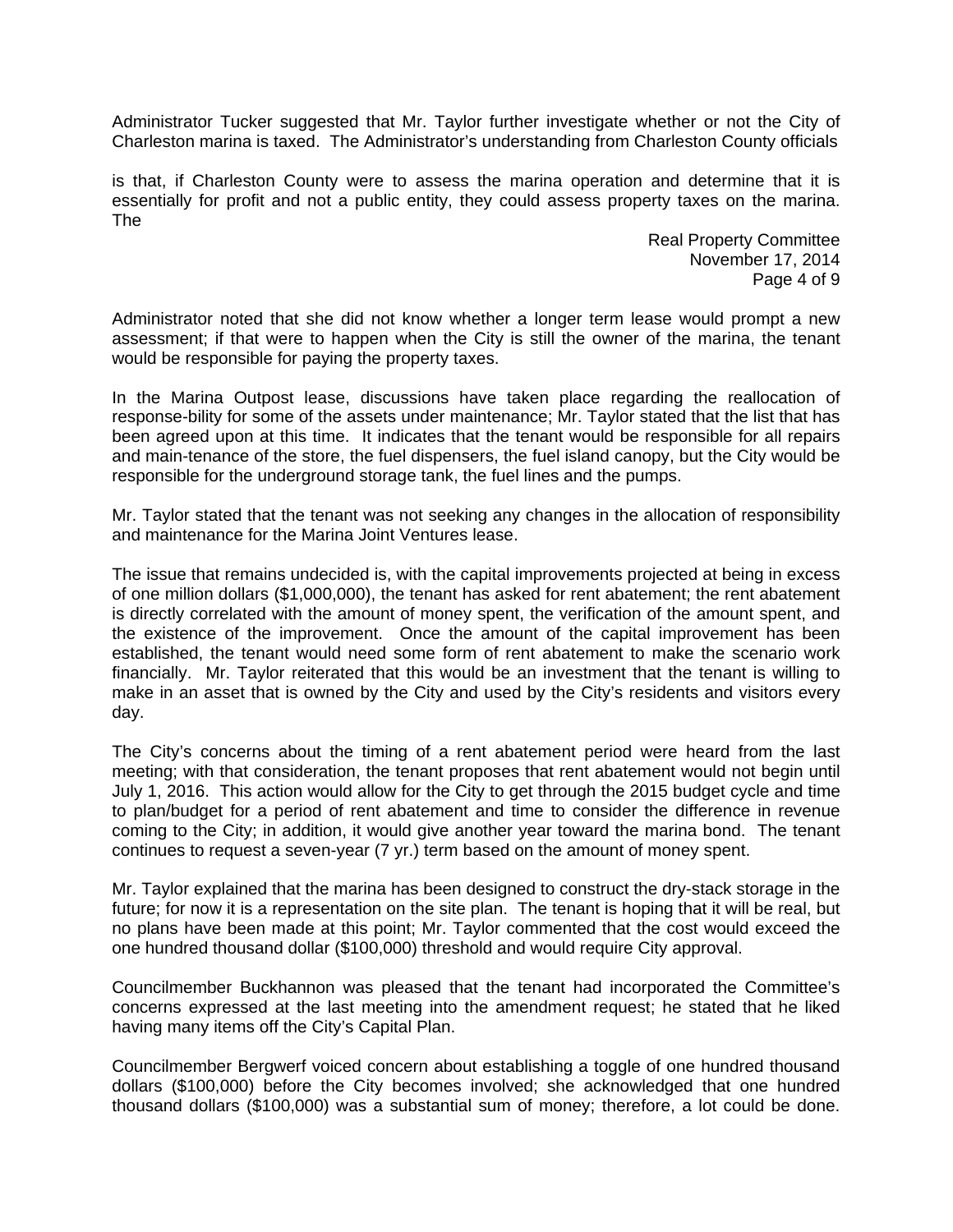She also stated that the cost of a one point one million dollar (\$1,100,000) improvement would be one point six million dollars (\$1,600,000) to the City. In addition, the Councilmember reminded Mr. Berrigan and Mr. Taylor that City Council has tasked the Planning Commission to review the responders to the RFP for a Marina Master Plan; she conjectured that the Marina Master Plan could indicate that a dry-stack storage is not in the best interest of the marina.

> Real Property Committee November 17, 2014 Page 5 of 9

Councilmember Bergwerf asked Mr. Berrigan if he would still be interested in a thirty year (30 yr.) lease if he could never have dry-stack storage at the IOP Marina; he responded that he would.

Mr. Taylor added that the tenant was also aware that Council might not approve a dry-stack plan if presented; he noted that the inclusion on the site plan was a direct reflection of the demand from current users of the marina.

Councilmember Bergwerf commented that a major problem with a dry-stack was the limited foot-print at the marina and repeated that there is not sufficient parking for those to go the marina without the existence of dry-stack storage.

Chair Loftus asked whether the CPI would continue to be applied to the marina rents in the years of rent abatement; Mr. Taylor responded that he would expect that to be the case. The Chair asked whether the replacement of certain "big ticket" items like a walk-in freezer would require rent abatement, and Mr. Berrigan replied that it would not.

Mr. Berrigan explained that the one hundred thousand dollar (\$100,000) toggle became a part of the lease amendment when discussing situations like replacing the walk-in; he recalled that the replacement of the walk-in coolers were listed at ninety thousand dollars (\$90,000) on the City's capital plan. If the coolers were to go down, his business could not survive the time for the City's approval process; he stated that this was the primary reason for the one hundred thousand dollar (\$100,000) toggle.

Administrator Tucker wanted more discussion about rent abatement because, despite understanding the need, it is the item of most concern for her. The Administrator noted that it is her responsibility to present a balanced budget to City Council, and clearly, without borrowing money, the City does not have the resources to fund this on its own, and she continued that it has not been the will of the current City Council to consider borrowing money. In essence, by abating the rent, the City is doing the same thing in reverse  $-$  the City is funding the improvements through rent abatement. Based on her concerns about a balanced budget and the rent abatement, the Administrator stated that she envisioned the private entity making the improvements and getting the rent abatement retroactively for having done that. This would increase the City's asset base at the marina in return for the loss of revenue. The Administrator voiced concern over funding the gap for the ongoing expenses at the marina, which the City will still have, and the marina debt will not be paid off until 2019. This issue would need to be resolved in order for this plan to be workable for the City.

Mr. Taylor explained that the rent abatement would not begin until July 1, 2016 when the work would all be done; he noted that language could read that the rent abatement would begin July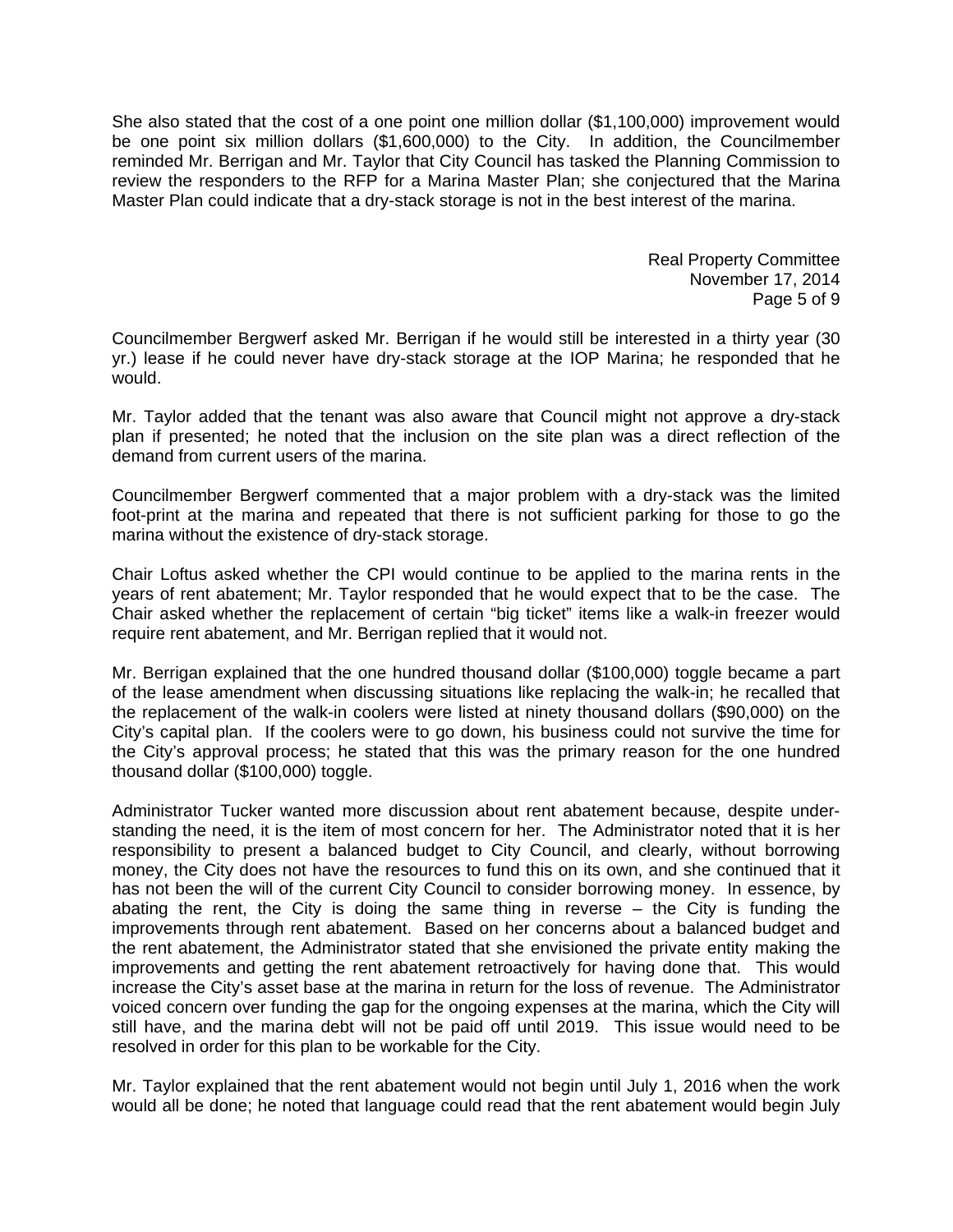1 of the year following the completion of the work. Under these terms, the City has the certainty of knowing that the rent abatement is in arrears, the tenant has advanced the money on its own, the tenant has made the capital improvement allowing the City to adjust the value that it places on the marina based on that capital improvement. Mr. Taylor indicated that he would prefer not to tie it to a specific year because they could have some kind of permitting issue that would delay the work.

The Administrator repeated that she was not certain that the City could afford the rent abatement.

> Real Property Committee November 17, 2014 Page 6 of 9

Councilmember Bergwerf stated that she remained uncomfortable about the rent abatement since the City did not know what the cost of money was going to be; she repeated the fact that the parking lot improvements have been estimated to cost one point one million dollars (\$1,100,000) but the tenant is seeking one point six million dollars (\$1,600,000) in rent abatement in return.

Chair Loftus stated that he was committed to the parking lot improvements which would be a considerable upgrade for the property and would provide better control over the parking issues at the marina. The Chair thought that City Council has two (2) options, i.e. for the City to take out a loan to do the project itself or allow private capital to fund the project and accept the cost of money to do so.

The Administrator agreed that the question was whether the City was willing to accept the additional cost for a private investor to fund the work; she thought that the City could possibly do the project at a lower cost. Mr. Taylor acknowledged that, "in the world of commercial lending, this would not be the cheapest money out there," adding that this would not be a traditional loan since the tenants will not be in a position to give the lender a first position mortgage on the property.

Chair Loftus commented that the City's bond rating has been upgraded; therefore, the City would be a good position to receive a favorable loan rate. He opined that with a low rate, the City could save four to five hundred dollars (\$400,000-500,000) if it were to borrow the money for the parking improvements.

Before the Committee went into Executive Session, Mr. Berrigan made it clear that he did not want the issues of parking improvements and rent abatement to influence the Committee's decision about the lease renewals and amendments; he added that he was comfortable letting the marina improvements and rent abatement be the subject of future negotiations.

**MOTION: Councilmember Bergwerf moved to go in to Executive Session at 6:18 p.m. to discuss negotiations incident to contractual arrangements concerning the City's leases with Barrier Isle LLC, Marina Joint Ventures and Marina Outpost and to receive legal advice on potential claims related to the lease for Morgan Creek Grill; Councilmember Buckhannon seconded and the motion PASSED UNANIMOUSLY.** 

The Committee returned to regular session at 7:00 p.m.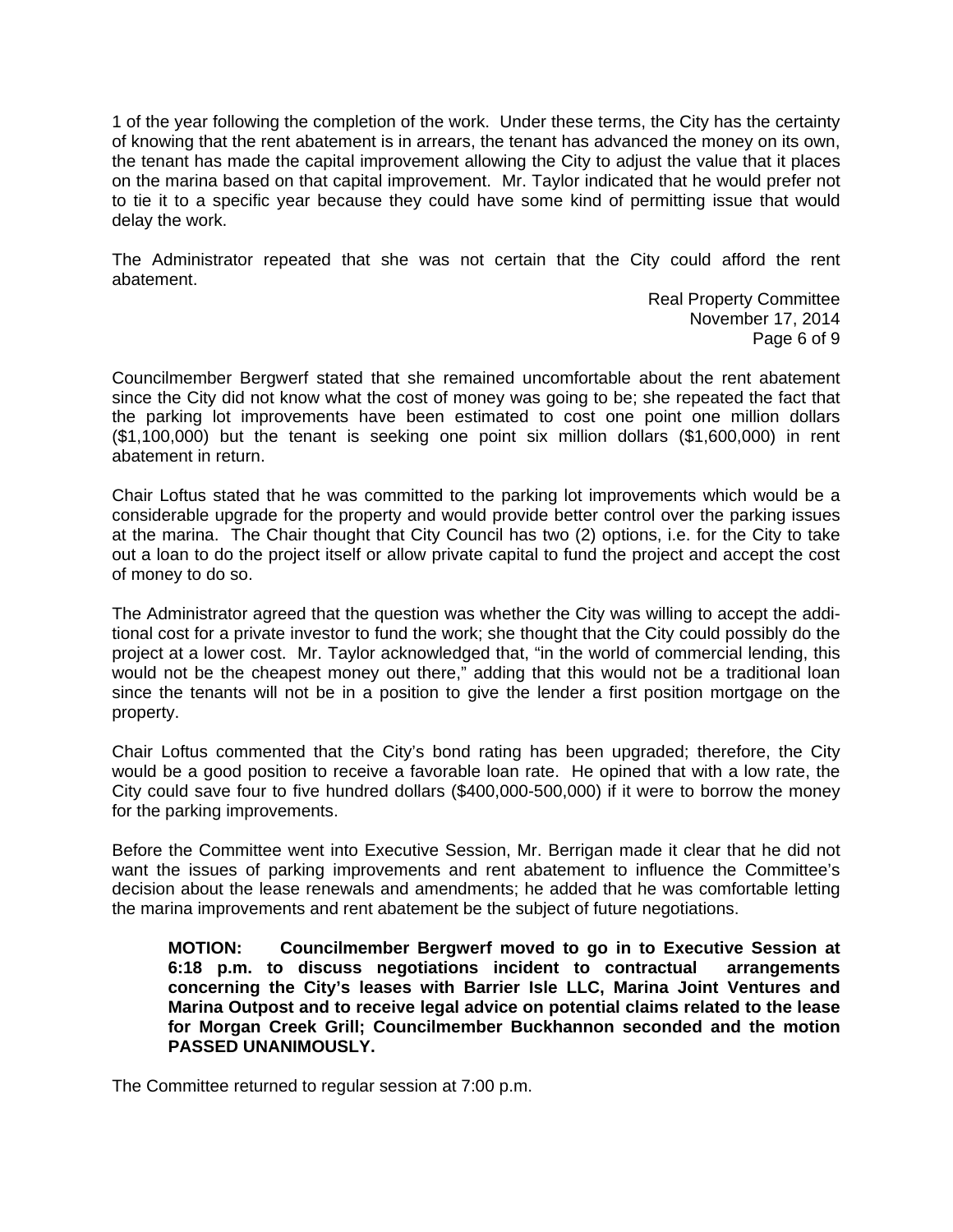The Chair stated that Phillip Smith has asked to address the Committee and requested that he come forward at this time.

Mr. Smith said that he was present as the result of an email he received related to the redevelop-ment plan RFP for the marina; he acknowledged that these enhancements would be in the future. He wanted to voice his opinion that a "cushion" should be created between the marina activities and his home, and he has learned that the Committee voted to leave Tidal Wave Watersports in its current location on the marina.

Administrator Tucker interrupted Mr. Smith to explain to the Committee to which meetings and emails Mr. Smith was referring. She reminded the Committee that John Schaffer had taken the Real Property Committee November 17, 2014 Page 7 of 9

remaining balance on his contract to meet with stakeholders relative to the marina site; the stakeholders invited to the meeting were the people who live around the marina site and tenants at the marina site. The purpose of the meeting was to allow these stakeholders to talk about all of the options for the waterside of the marina; according to the Administrator, there were two or three (2 or 3) such meetings held at City Hall. Drawings of different configurations were all discussed; there was good dialogue on these meetings. Recently Mr. Schaffer assembled the results of the meetings and sent them to the participants in the meetings. The Administrator concluded that, between one (1) meeting and another, Mr. Smith had not been able to attend, something changed in the plan that did not make him happy.

From the last meeting Mr. Smith attended, Tidal Wave Watersports was to be relocated further from his property. In his mind, the Real Property Committee has more authority over the marina than the participants in the meetings; he had several photographs of his property and the various activities occurring at the Tidal Wave operation. (The photographs are attached to the historical record of the meeting.)

Mr. Smith said that he was under the impression that the lease with Tidal Wave limited the activities they could engage in. He commented that the noise from the jet-ski was terrible and that the operation runs from 8:00 a.m. to 6:00 p.m., seven (7) days a week; from his photos, he illustrated several activities that he believes are not allowed under the terms of the lease. Without amending the lease, Mr. Smith indicated that the two (2) parasail boats are not allowed under the lease, but he did not come to the meeting to report on the Tidal Wave activities. In his opinion, Tidal Wave has grown too big for its location at the marina; they have sixteen (16) jetskis, two (2) parasail boats, two (2) jet boats; in Mr. Smith's opinion, the business is "busting at the seams with no place to go." Mr. Smith said that the noise from Tidal Wave was much worse than the music coming from Morgan Creek Grill, and he paraphrased the noise ordinance saying that "you cannot have noise that is going to interrupt someone in their house." Whether Mr. Smith is in his house or in his back yard, he stated that the noise from Tidal Wave interrupts his lifestyle.

Mr. Smith asked the Committee to move Tidal Wave Watersports to another location at the marina that is away from this property sooner rather than later.

Councilmember Buckhannon informed Mr. Smith that the members of this Committee were remotely aware that these meetings were to be held, but no minutes were submitted for the Committee to read. The Councilmember recalled that Tidal Wave had wanted modifications to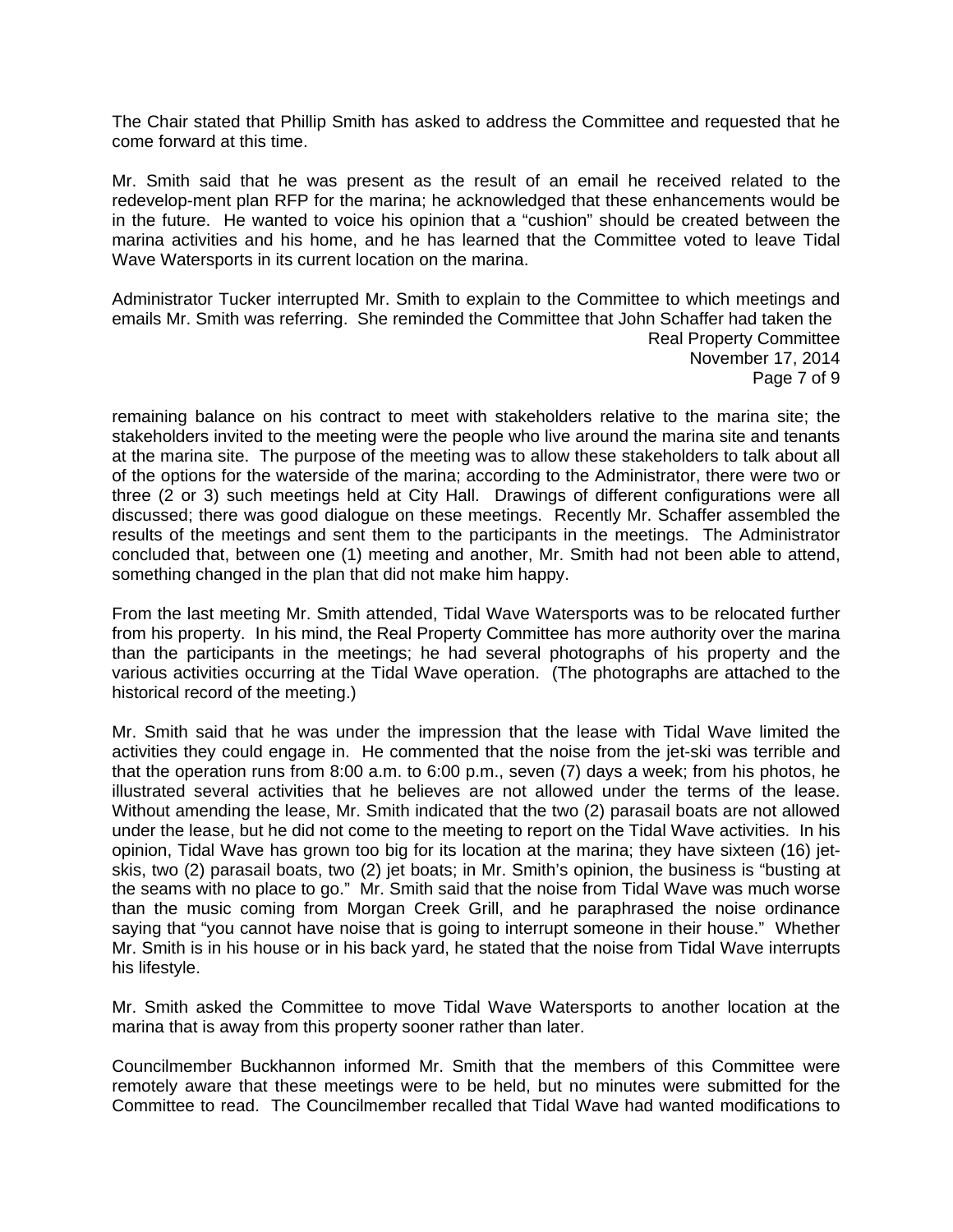its lease when it renewed to expand their offerings to the public; the City did not allow for the expansion with the renewal. At that time, the City found that Tidal Wave could have been in default of their lease because they were operating with too many pieces of equipment. Councilmember Buckhannon indicated that the first thing the City needed to do was to determine whether or not they were operating within the parameters of their lease.

Administrator Tucker remarked that she has recently sent Tidal Wave a letter asking that they re-examine their circumstances to ensure that they were in compliance with their lease.

Councilmember Buckhannon stated that he does not know how the balance of the parking lot infrastructure was going to work, but the businesses are allowed "x" number of parking spots for their business. At one time, Tidal Wave was lobbying for a shed to store equipment.

Real Property Committee November 17, 2014 Page 8 of 9

The Administrator sought to assure Mr. Smith that the information he received was the product of the stakeholders' work.

Mr. Smith asked whether the marina was to serve as a boat yard, and he was told that it was not. As such, Mr. Smith thought that Tidal Wave was not allowed to be working on their boats and changing oil on-site; he said that Tidal Wave has a trailer where they store their tools. He asked how many things have to happen before the City does what it should to make life more enjoyable for the residents.

Chair Loftus stated that he thought it was highly appropriate for the City Administrator to sit down with the management of Tidal Wave to address the issues Mr. Smith brought forth.

Councilmember Buckhannon asked Mr. Smith whether he had called the police to complain about the noise emanating from Tidal Wave. Mr. Smith replied that he had never called the police to complain about happenings at the marina in fifteen (15) years.

**MOTION: Councilmember Buckhannon moved to approve the leases and amendments for Marina Joint Ventures and Marina Outpost, excluding the parking lot improve-ments and rent abatement; Councilmember Bergwerf seconded and the motion PASSED UNANIMOUSLY.** 

# **B. Discussion of Morgan Creek Grill Lease – Noise**

Jay Clarke and his attorney Johnnie Dodds approached the Committee as requested.

Administrator Tucker clarified that past enforcement for the noise complaints for Morgan Creek Grill has been based on complaints and verifying the complaint "disturbs the repose of people in their homes." Officers have not been enforcing on the basis of the amplified music provision of the Code. From the advice staff has heard, there is agreement that the marina is a public place; therefore, enforcement related to amplified music is definitely appropriate.

**MOTION: Councilmember Buckhannon moved to automatically renew the lease for Morgan Creek Grill, assuming that they remain out of default through November 30th, on December 1, 2014; Councilmember Bergwerf seconded and the motion PASSED UNANIMOUSLY.**